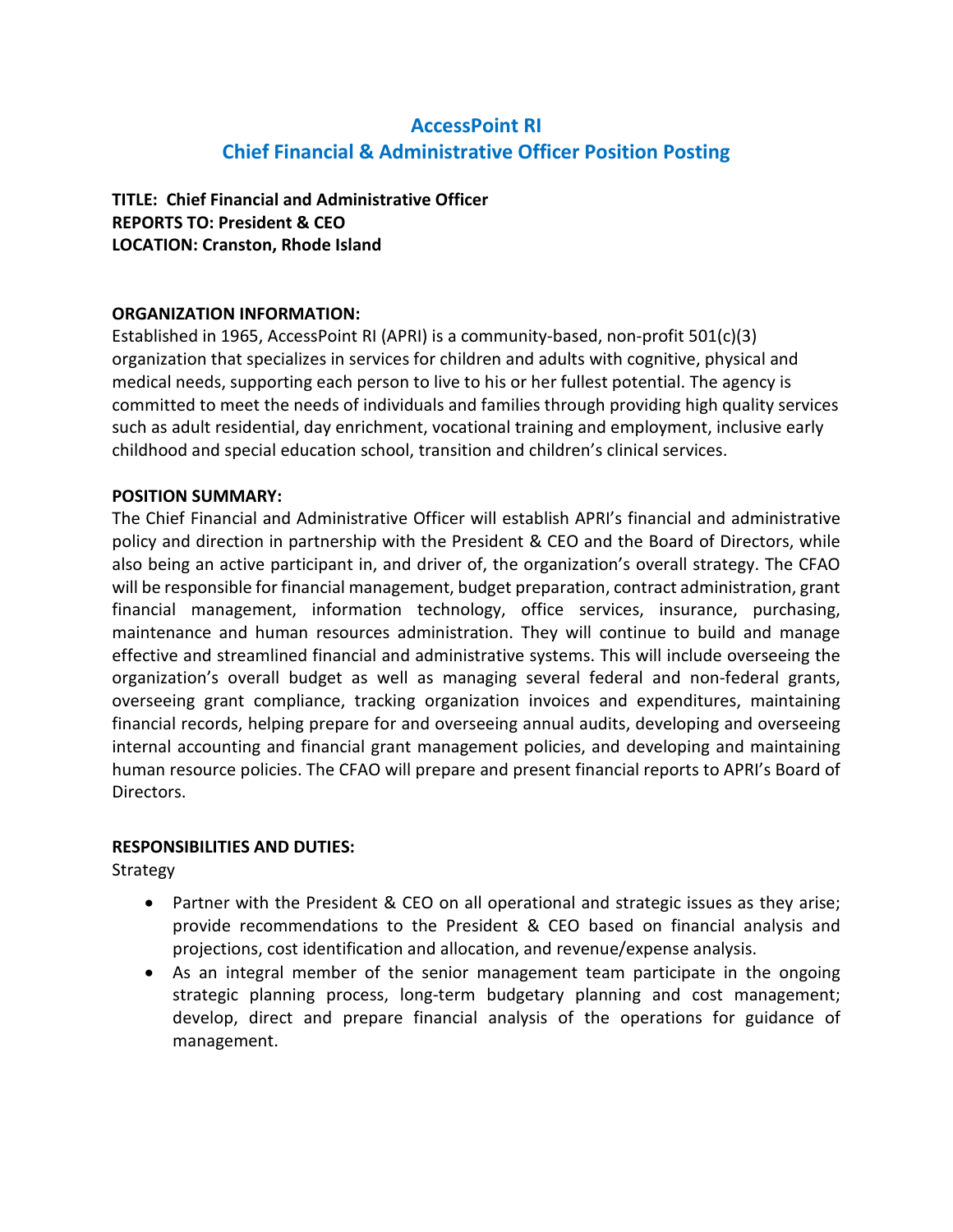• Work with the Board Finance Committee around issues, trends, and changes in the operations based on financial modeling, including the approval and review of budgets and financial statements.

Financial and Operational Management

- Direct and coordinate APRI's financial affairs and financial record systems in accordance with Generally Accepted Accounting Principles; ensure staff adhere to these principles and monitor the use of all funds.
- Oversee budget, planning, and implementation of budgets; monitor progress, recommend revisions and report status.
- Oversee the preparation and approval of all financial reporting materials for funding organizations, regulatory agencies and APRI's Board of Directors; prepare and communicate monthly, quarterly and annual financial statements.
- Manage cash flow and forecasting; secure lines of credit as needed; direct all financial, project-based, and departmental accounting.
- Evaluate all benefits negotiations from a financial perspective, thus providing the most competitive packages for APRI's employees.
- Review all formal finance procedures, processes, and administration; recommend improvements to the systems and implement.
- Oversee accounts payable, receivable, cash receipts and bank deposits.
- Oversee all third party payments and billing.
- Oversee and process reimbursements and invoices for contracts and subcontracts.
- Ensure bi-weekly payroll processing, payment, records, tracking, employee changes, and compliance. Produce reports as needed.
- Work closely with financial institutions.
- Oversee and coordinate year-end review/audit with external auditors and assist in the preparation of audit schedules, data and information and tax filing; ensure needed corrections are implemented.
- Monitor the capital expenditure and asset redeployment activities.
- Other duties as required by the President & CEO.

Grants Administration and Compliance:

- Oversee all aspects of APRI's grant financial management including accounting, all grant administration policies, systems, and documentation, invoicing, tracking, reporting and expense management. Work with program and financial staff to ensure an accurate, timely, efficient, and transparent process for the entire grant life cycle from proposal to close.
- Ensure financial components of grant reports are submitted in a timely fashion.
- Ensure program staff are updated with quarterly grant expenditures and projections.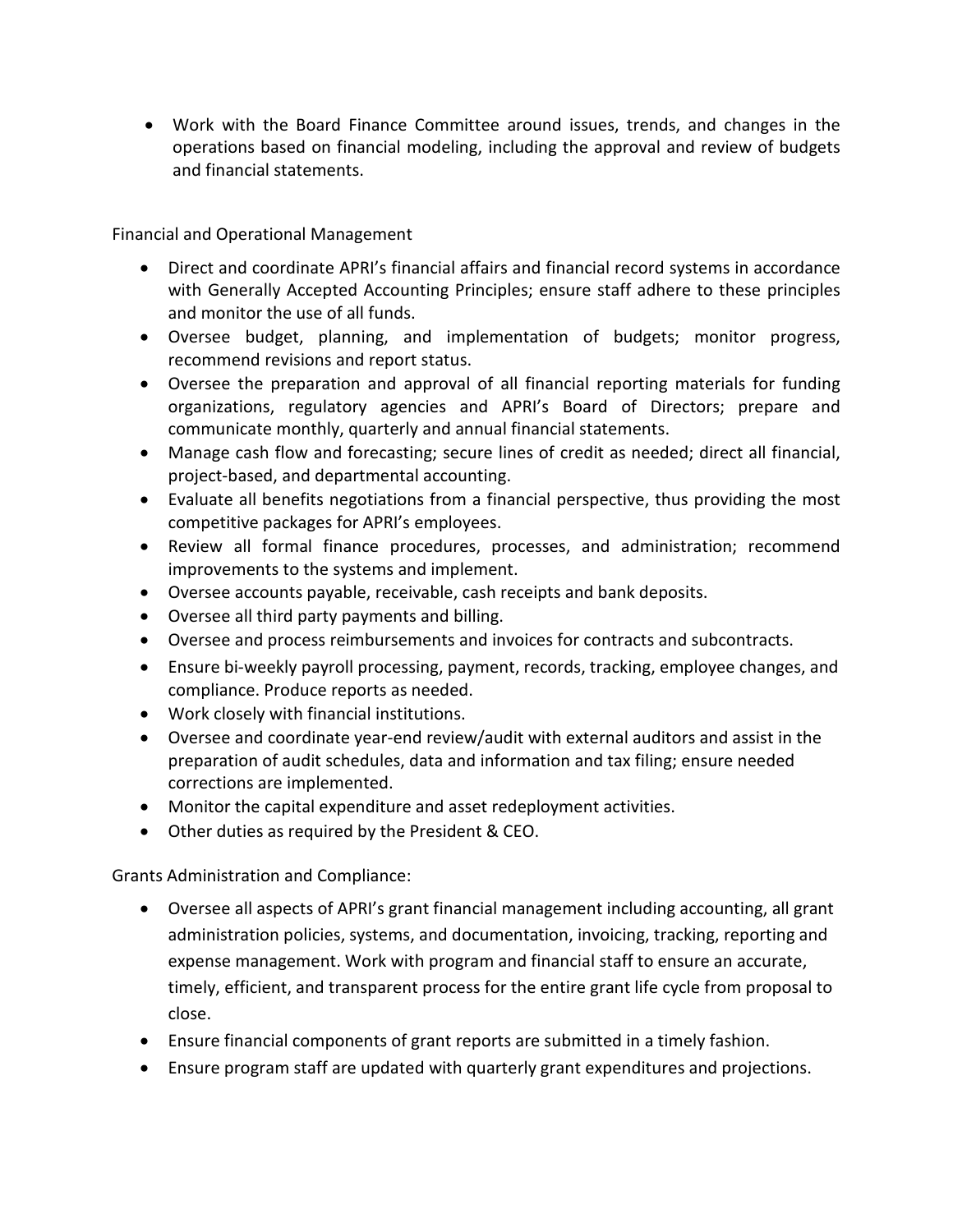General Administration

- Oversee the Human Resources, Purchasing, Maintenance and Information Technology and general administration functions, ensuring efficient operations and that customer service standards, regulatory and operational compliance requirements are met.
- Interpret company policy to employees and enforce policy and practices.
- Ensure appropriate data security, IT standards and reliability performance.
- Responsible for general liability and workers compensation insurance renewals and amendments.
- Attract, recruit, lead, develop, mentor and motivate a diverse staff.
- Manage third party contracts and services.
- Collaborate with and provide support to other management to ensure program and operational delivery and financial performance to support the mission and strategic objectives.
- Oversee other administrative activities as the organization grows.

## **QUALIFICATIONS:**

The Chief Financial and Administrative Officer will be a mature leader with at least 10 years of broad finance experience, with strong executive management skills; experience with non-profit organizations preferred.

The Chief Financial and Administrative Officer will have the following experience and attributes:

- A minimum of a BS and continuing education. CPA/CMA, CFA, MBA or other relevant Master's degree preferred.
- Experience managing federal, foundation and non-federal grant budgets and associated administrative paperwork/compliance highly preferred.
- Experience with third party billing required; Medicaid billing preferred.
- Knowledge of not-for-profit Generally Accepted Accounting Principles.
- Mature and proactive hands-on manager, with evidence of having worked as a true business partner to the President. Working with non-profit boards preferred.
- Demonstrated excellence in managing finance, accounting, budgeting, control, and reporting.
- Skill in assessing, developing and implementing financial, HR, technology and administrative policies and procedures.
- Meticulous attention to detail.
- Strong analytical skills.
- A team player, with a collaborative and flexible style and a strong service mentality.
- An effective communicator, with strong oral and written skills.
- Strong commitment to developing team members.
- Commitment to the non-profit sector with a passion for the organization's mission is essential.
- Familiar and proficient with technology to ensure efficiencies.